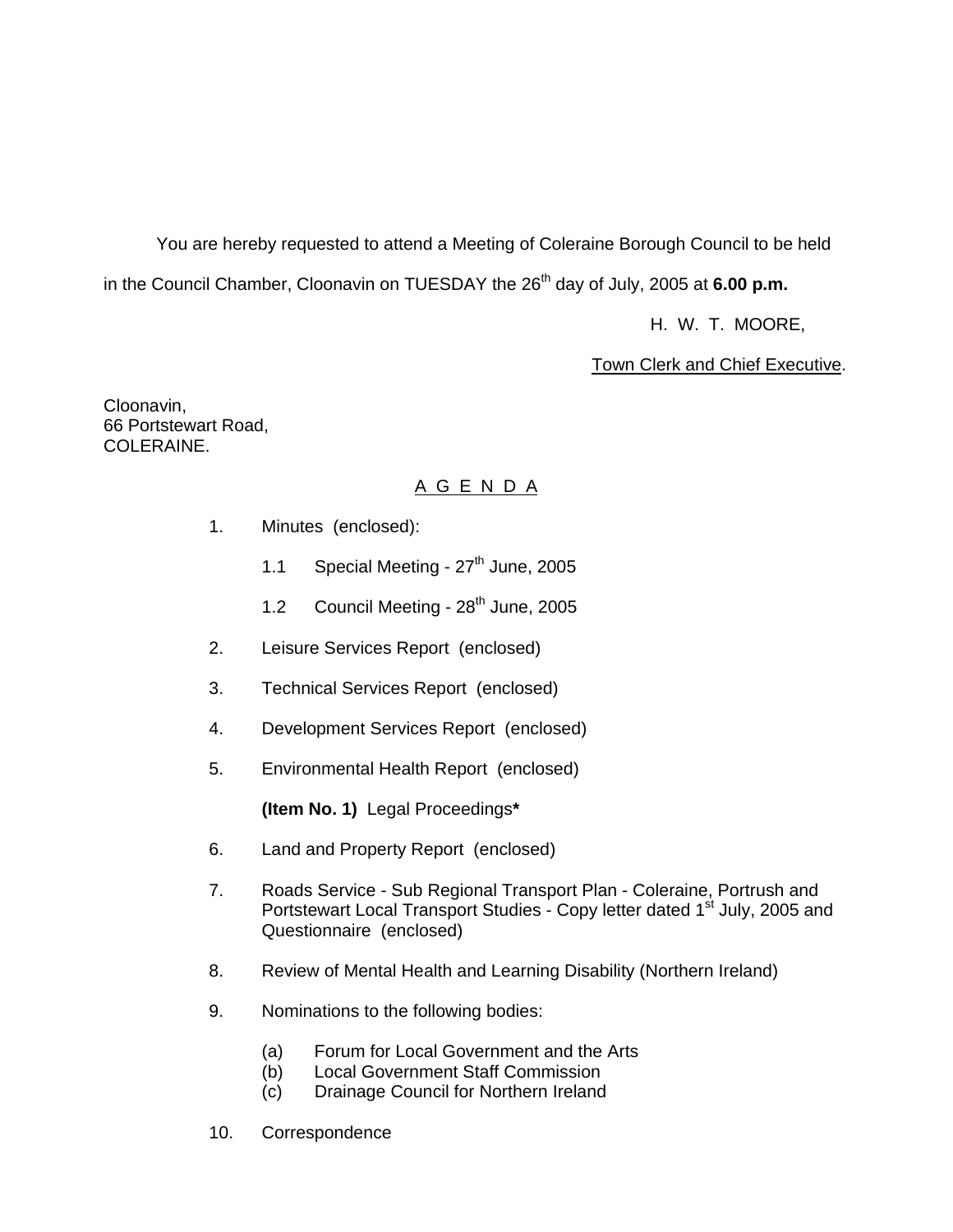- 11. Documents for Sealing
- 12. Any other business

# **Enclosed for Information:**

Members' Information Bulletin - July 2005

# **\* Recommended for consideration "In Committee".**

To: Each Member of Council. 22<sup>nd</sup> July, 2005.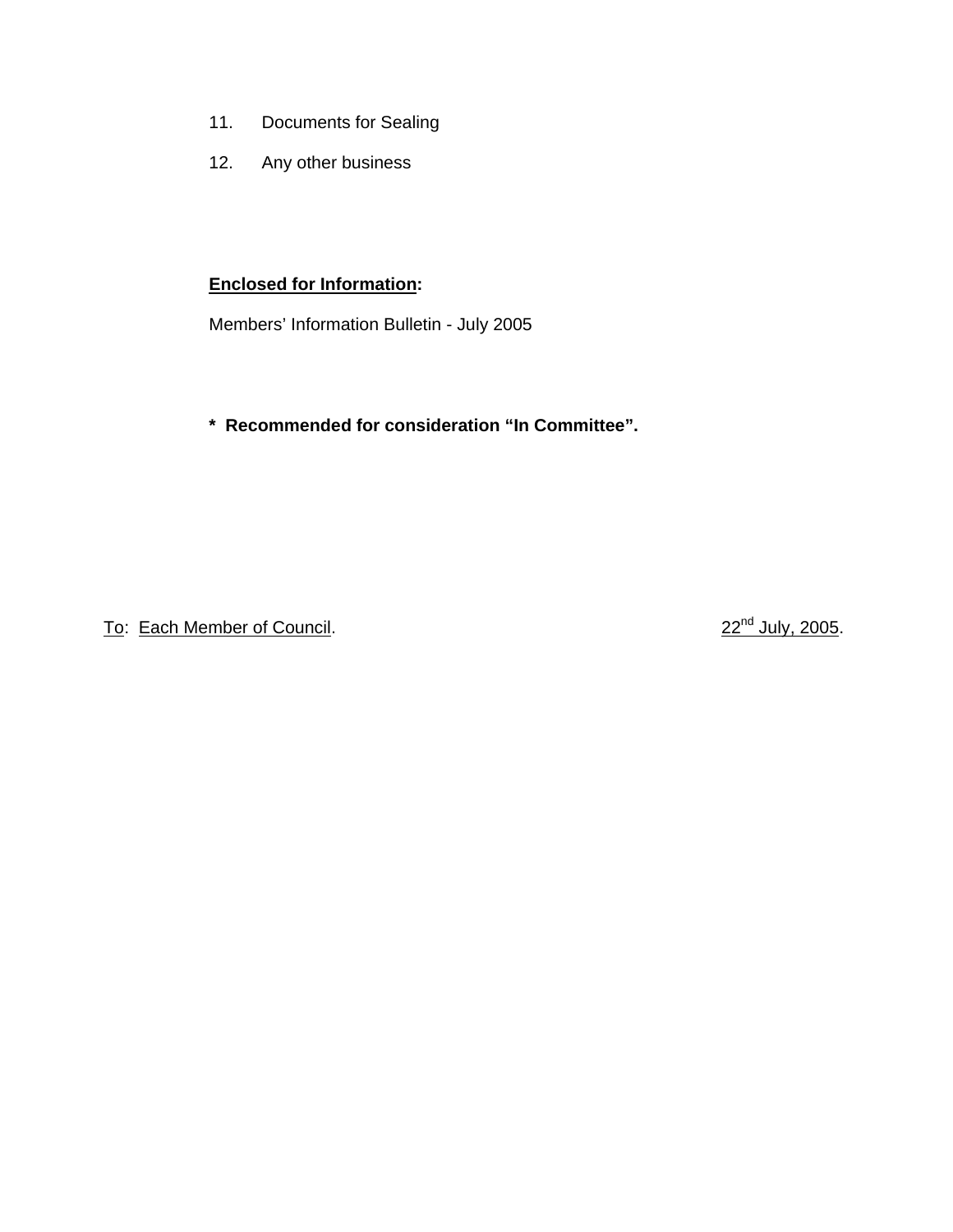#### **SPECIAL MEETING**

# **27th June, 2005.**

| Convened:                         | To consider Council's response to the draft<br>Northern Area Plan 2016                                                                                                                                                                                                                                 |                                                                                                                                  |  |  |  |
|-----------------------------------|--------------------------------------------------------------------------------------------------------------------------------------------------------------------------------------------------------------------------------------------------------------------------------------------------------|----------------------------------------------------------------------------------------------------------------------------------|--|--|--|
| <b>Present:</b>                   | The Mayor, Councillor T. J. Deans, in the Chair                                                                                                                                                                                                                                                        |                                                                                                                                  |  |  |  |
|                                   | The Deputy Mayor, Alderman M. T. Hickey (Mrs.)                                                                                                                                                                                                                                                         |                                                                                                                                  |  |  |  |
|                                   | <b>Aldermen</b>                                                                                                                                                                                                                                                                                        |                                                                                                                                  |  |  |  |
|                                   | E. T. Black (Mrs.)<br>W. T. Creelman                                                                                                                                                                                                                                                                   | D. McClarty<br>(Items 3.0 - 4.0)                                                                                                 |  |  |  |
| <b>Councillors</b>                |                                                                                                                                                                                                                                                                                                        |                                                                                                                                  |  |  |  |
|                                   | C. S. Alexander (Ms.)<br>J. M. Bradley<br>O. M. Church (Mrs.)<br>J. J. Dallat<br>E. P. Fielding (Mrs.)<br>(Items $2.0 - 4.0$ )<br>S. Gilkinson                                                                                                                                                         | N. F. Hillis<br>E. A. Johnston (Mrs.)<br>W. A. King<br><b>B.</b> Leonard<br>G. L. McLaughlin<br>R. A. McPherson<br>R. D. Stewart |  |  |  |
| Also in<br>Attendance:            | Mr. P. Fleming and Mr. D. Mounstephen - BDP Planning                                                                                                                                                                                                                                                   |                                                                                                                                  |  |  |  |
| Officers in<br><b>Attendance:</b> | Town Clerk and Chief Executive, Director of Leisure Services,<br>Director of Technical Services, Director of Environmental<br>Health, Head of Development Services, Principal<br>Environmental Health Officer, Head of Administrative<br>Services, Administrative Officer and Administrative Assistant |                                                                                                                                  |  |  |  |
| <b>Apologies:</b>                 |                                                                                                                                                                                                                                                                                                        | Alderman McClure, Councillors Barbour, Cole and McQuillan                                                                        |  |  |  |
|                                   |                                                                                                                                                                                                                                                                                                        |                                                                                                                                  |  |  |  |

# **1.0 WELCOME**

The Mayor welcomed everyone to the meeting.

# **2.0 INTRODUCTION AND UPDATE**

The Town Clerk and Chief Executive reminded members of the progress of the Northern Area Plan and Council's previous input to the draft Plan. This was followed by the presentation by Mr. P. Fleming and Mr. D. Mounstephen, BDP Planning setting out:

- (a) Overview of the Area Plan process and previous Council submissions
- (b) Overview of April 2004 Council submission on pre-draft Area Plan
- (c) Volume 1 (Parts 1-3) : Plan Strategy
- (d) Volume 2 (Part 5) : Coleraine Borough

A full discussion ensued during which Messrs. Fleming and Mounstephen answered various members' questions and noted comments.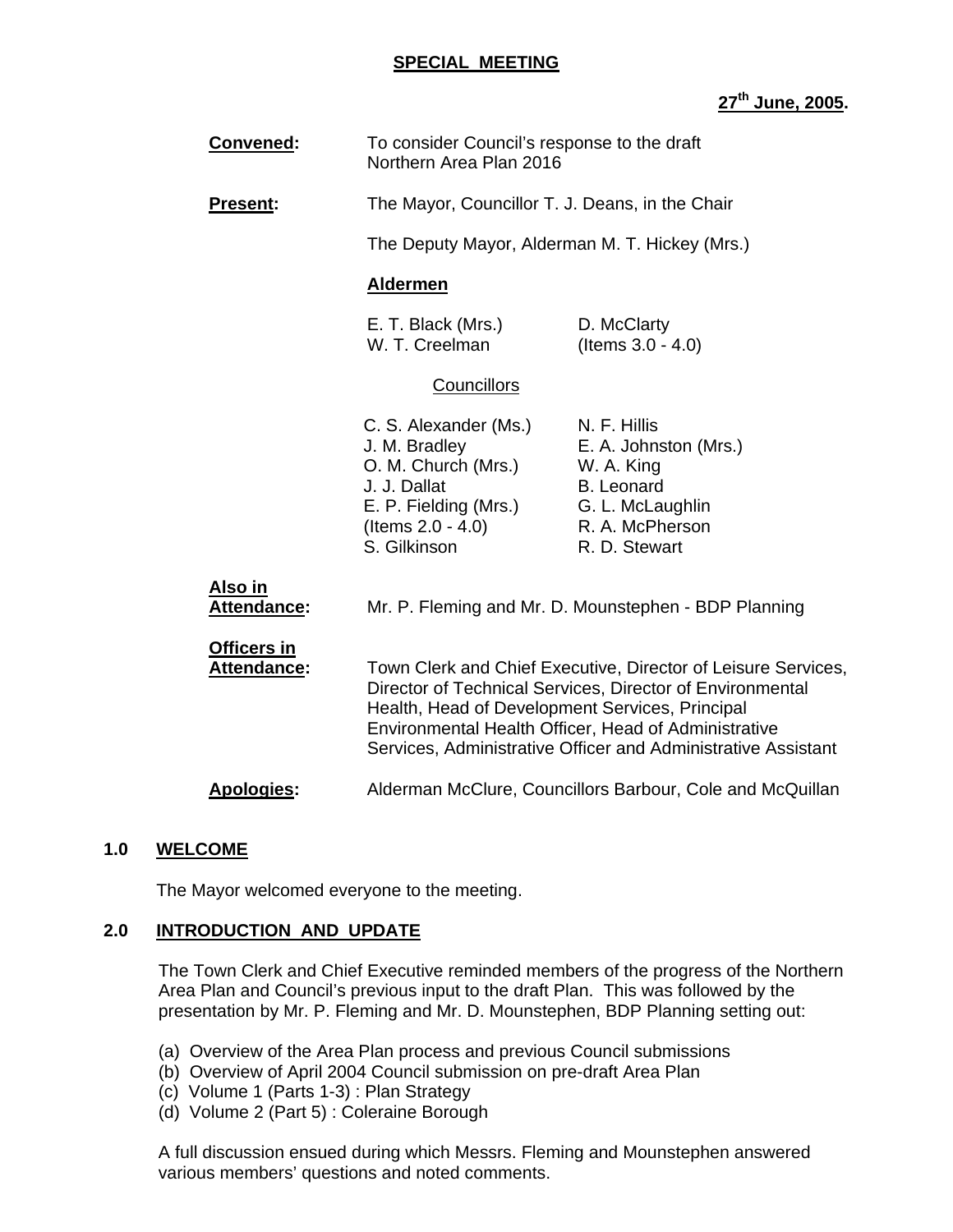#### **3.0 DRAFT NORTHERN AREA PLAN - ADDITIONAL OBJECTIONS**

Consideration was also given to a short report from Mr. P. Snelling, Head of Administrative Services (previously supplied) detailing additional objections to the draft Northern Area Plan in relation to land and property matters.

Following discussion Council agreed to accept the Head of Administrative Services' recommendations as detailed in the report.

Council then considered comments in relation to Portrush and the ongoing work of the Portrush Regeneration Group. The Head of Development Services expanded on these matters and answered various members' questions.

Following discussion Council agreed to accept the Head of Development Services' recommendations as detailed in the report.

# **4.0 NEXT STEPS**

 The Town Clerk and Chief Executive advised members that the deadline for submissions/objections to the draft Northern Area Plan 2016 was Wednesday,  $6<sup>th</sup>$  July, 2005.

It was agreed that the update paper presented to members, together with the further amendments arising from the discussion in the workshop, form the basis of Council's formal response to the Planning Service.

A copy of the final response document would be circulated to members for comment which should be submitted to the Chief Executive's Department no later than Monday,  $4^{\text{th}}$  July, 2005.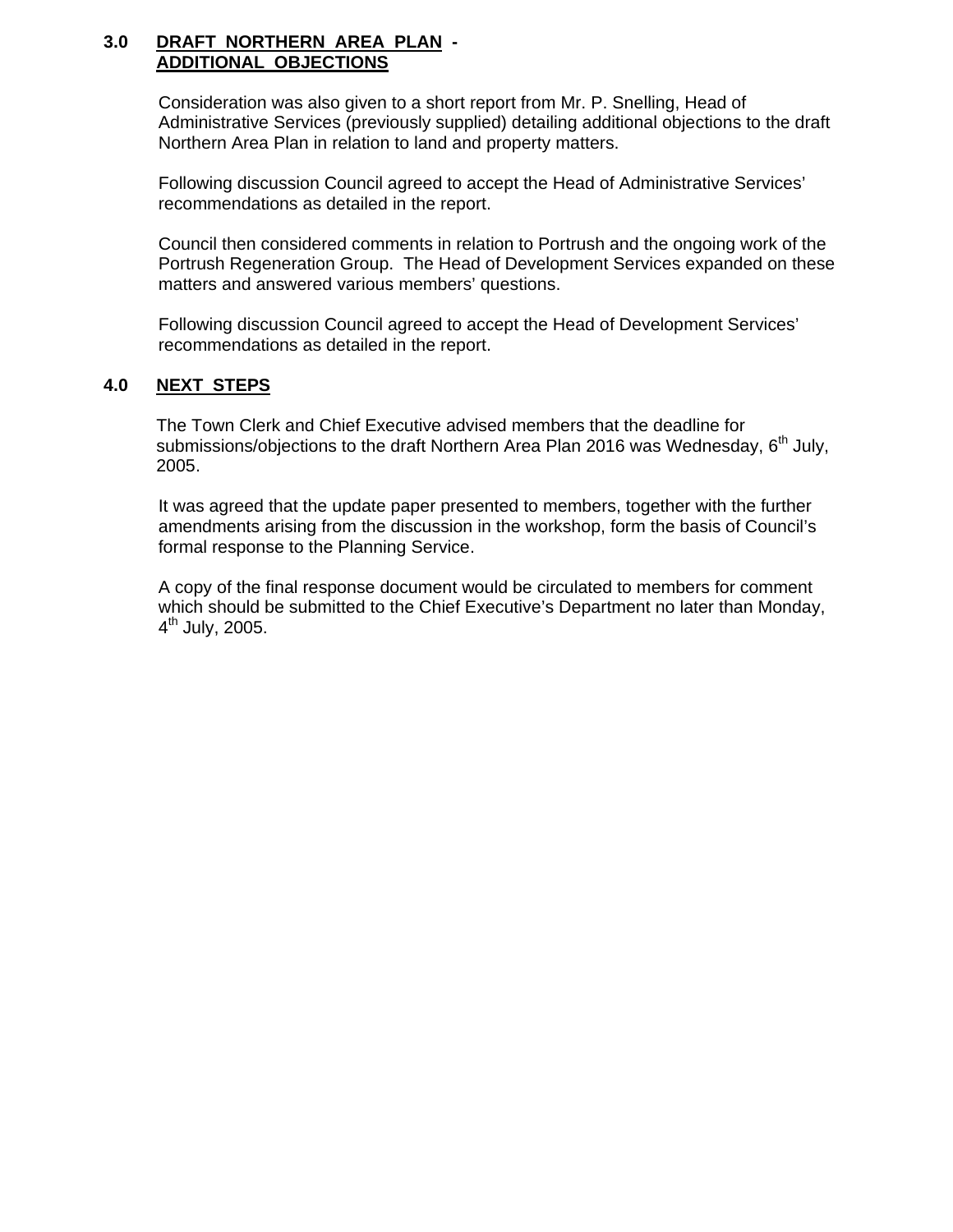# **COLERAINE BOROUGH COUNCIL**

 Minutes of proceedings of Coleraine Borough Council held in the Council Chamber, Cloonavin on Tuesday, 28<sup>th</sup> June, 2005 at 7.30 p.m.

| Convened:                         | As per Notice attached                                                                                                                                                                                                                       |                                                                                                                                                  |  |
|-----------------------------------|----------------------------------------------------------------------------------------------------------------------------------------------------------------------------------------------------------------------------------------------|--------------------------------------------------------------------------------------------------------------------------------------------------|--|
| <b>Present:</b>                   | The Mayor, Councillor T. J. Deans in the Chair                                                                                                                                                                                               |                                                                                                                                                  |  |
|                                   | The Deputy Mayor, Alderman Mrs. M. T. Hickey                                                                                                                                                                                                 |                                                                                                                                                  |  |
|                                   | <b>Aldermen</b>                                                                                                                                                                                                                              |                                                                                                                                                  |  |
|                                   | E. T. Black (Mrs.)<br>W. T. Creelman                                                                                                                                                                                                         | W. J. McClure                                                                                                                                    |  |
|                                   | <b>Councillors</b>                                                                                                                                                                                                                           |                                                                                                                                                  |  |
|                                   | C. S. Alexander (Ms.)<br>(Items $3.0 - 10.1$ )<br>D. D. Barbour<br>J. M. Bradley<br>O. M. Church (Mrs.)<br>J. J. Dallat<br>E. P. Fielding (Mrs.)<br>S. Gilkinson                                                                             | N. F. Hillis<br>E. A. Johnston (Mrs.)<br>W. A. King<br><b>B.</b> Leonard<br>G. L. McLaughlin<br>R. A. McPherson<br>A. McQuillan<br>R. D. Stewart |  |
| <b>Officers in</b><br>Attendance: | Town Clerk and Chief Executive, Director of Corporate<br>Services, Director of Environmental Health, Director of<br>Leisure Services, Director of Technical Services, Head of<br><b>Administrative Services and Administrative Assistant</b> |                                                                                                                                                  |  |

**Apologies:** Alderman McClarty and Councillor Cole

#### **1.0 WELCOME**

The Mayor welcomed everyone to the meeting.

# **2.0 MINUTES**

The Minutes of the Council Meeting of 19<sup>th</sup> April, 2005, the Annual Meeting of 23<sup>rd</sup> May, 2005 and the Special Meeting of  $20<sup>th</sup>$  June, 2005 were confirmed and signed.

Matters arising:

- 2.1 Council Meeting 19th April, 2005
	-

2.1.1 Alderman Mrs. Armitage It was noted that the minute should have read that the Mayor and members thanked Alderman Mrs. Armitage for her service; the minute would be amended accordingly.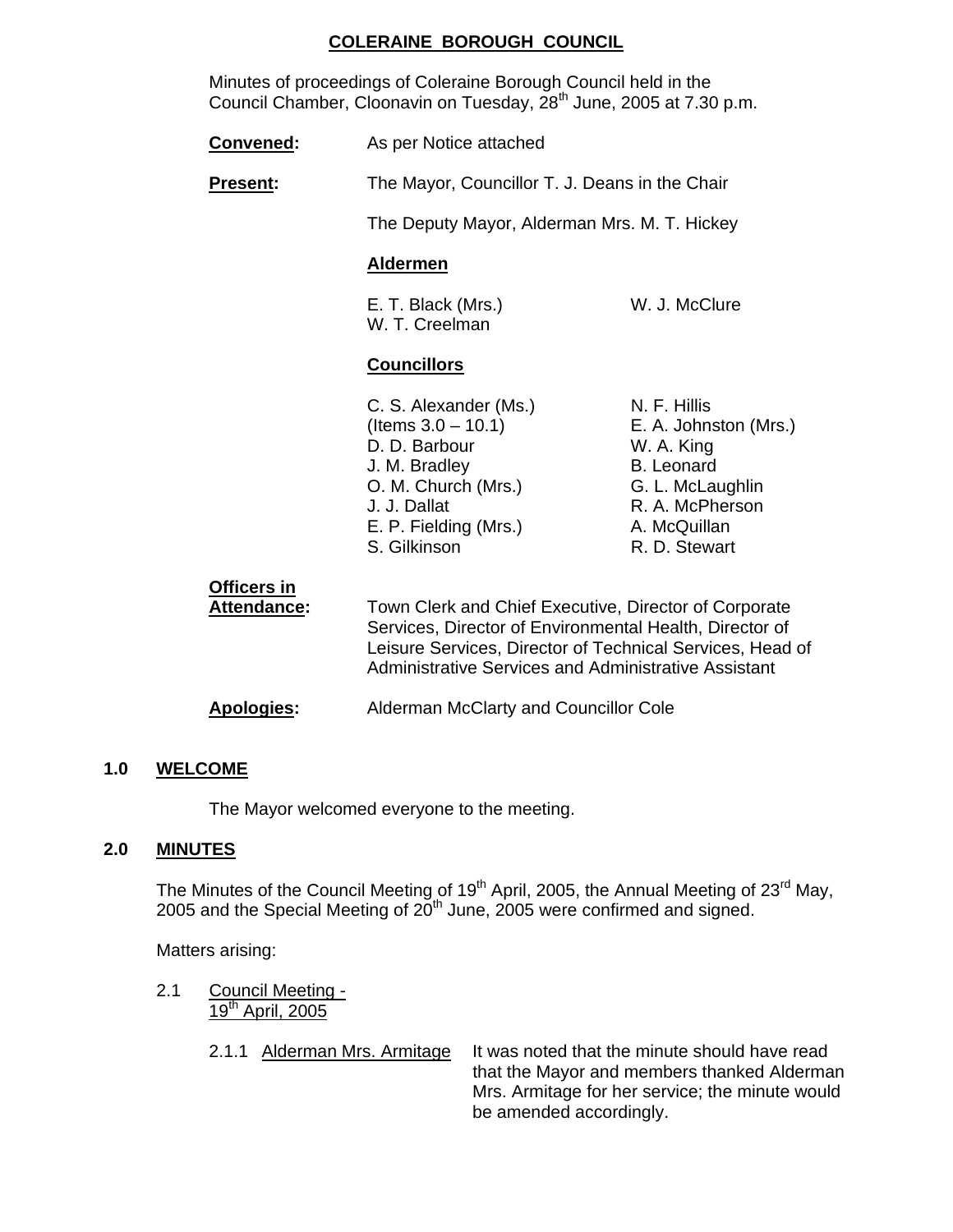# **3.0 COMMITTEE REPORTS**

| 3.1 | <b>Leisure and Environment</b><br>Committee |                                                    |             | The Chairman, Councillor McLaughlin, moved<br>the adoption of the Leisure and Environment<br>Committee Report; this was duly seconded by<br>Councillor Mrs. Johnston and agreed. |  |  |
|-----|---------------------------------------------|----------------------------------------------------|-------------|----------------------------------------------------------------------------------------------------------------------------------------------------------------------------------|--|--|
| 3.2 |                                             | <b>Planning Committee</b>                          |             | The Chairman, Councillor Stewart, moved the<br>adoption of the Planning Committee Report; this<br>was duly seconded by Councillor King.                                          |  |  |
|     |                                             | Matters arising:                                   |             |                                                                                                                                                                                  |  |  |
|     | 3.2.1                                       | <b>Appointment of</b><br>Representatives -         |             | Councillor Mrs. Church withdrew from her<br>appointment to this group and proposed:                                                                                              |  |  |
|     |                                             | <b>Balanced Communities</b><br><b>Review Group</b> |             | That Councillor Ms. Alexander be<br>nominated to take the vacant position on<br>the Balanced Communities Review<br>Group.                                                        |  |  |
|     |                                             |                                                    |             | The proposal was duly seconded by Councillor<br>Barbour and, on being put to the meeting, was<br>carried by ten votes to five.                                                   |  |  |
|     |                                             |                                                    |             | A letter from Causeway Coast Communities<br>Consortium was noted by members.                                                                                                     |  |  |
|     |                                             | 3.2.2 Site Meetings                                |             | In response to requests by members, the Town<br>Clerk and Chief Executive agreed to have<br>the following documents made available on<br>Council's website:                      |  |  |
|     |                                             |                                                    | (i)<br>(ii) | Planning Service - monthly schedule of<br>site meetings;<br>Planning Service - monthly list of<br>planning applications.                                                         |  |  |
|     |                                             | The Committee Report was, therefore, adopted.      |             |                                                                                                                                                                                  |  |  |
| 3.3 | Committee                                   | <b>Policy and Development</b>                      |             | The Vice Chairman, Alderman McClure, moved<br>the adoption of the Policy and Development<br>Committee Report; this was duly seconded by<br>Councillor Mrs. Johnston.             |  |  |
|     | Matters arising:                            |                                                    |             |                                                                                                                                                                                  |  |  |
|     | 3.3.1                                       | <b>European Parakart</b><br>Championship 2005      |             | Council agreed a package of support valued up<br>to £3,500 for this event.                                                                                                       |  |  |
|     | 3.3.2                                       | <b>Ballyrashane Reservoir</b>                      |             | In response to a member's question, the Town<br>Clerk and Chief Executive advised that, whilst<br>ong further expression of interest for this facility                           |  |  |

 one further expression of interest for this facility had been identified since the meeting on 21<sup>st</sup> June, 2005, legal advice had confirmed that the Business Tenancies Act provided protection to the existing tenant. Negotiations to review the rent and renew the lease were, therefore, taking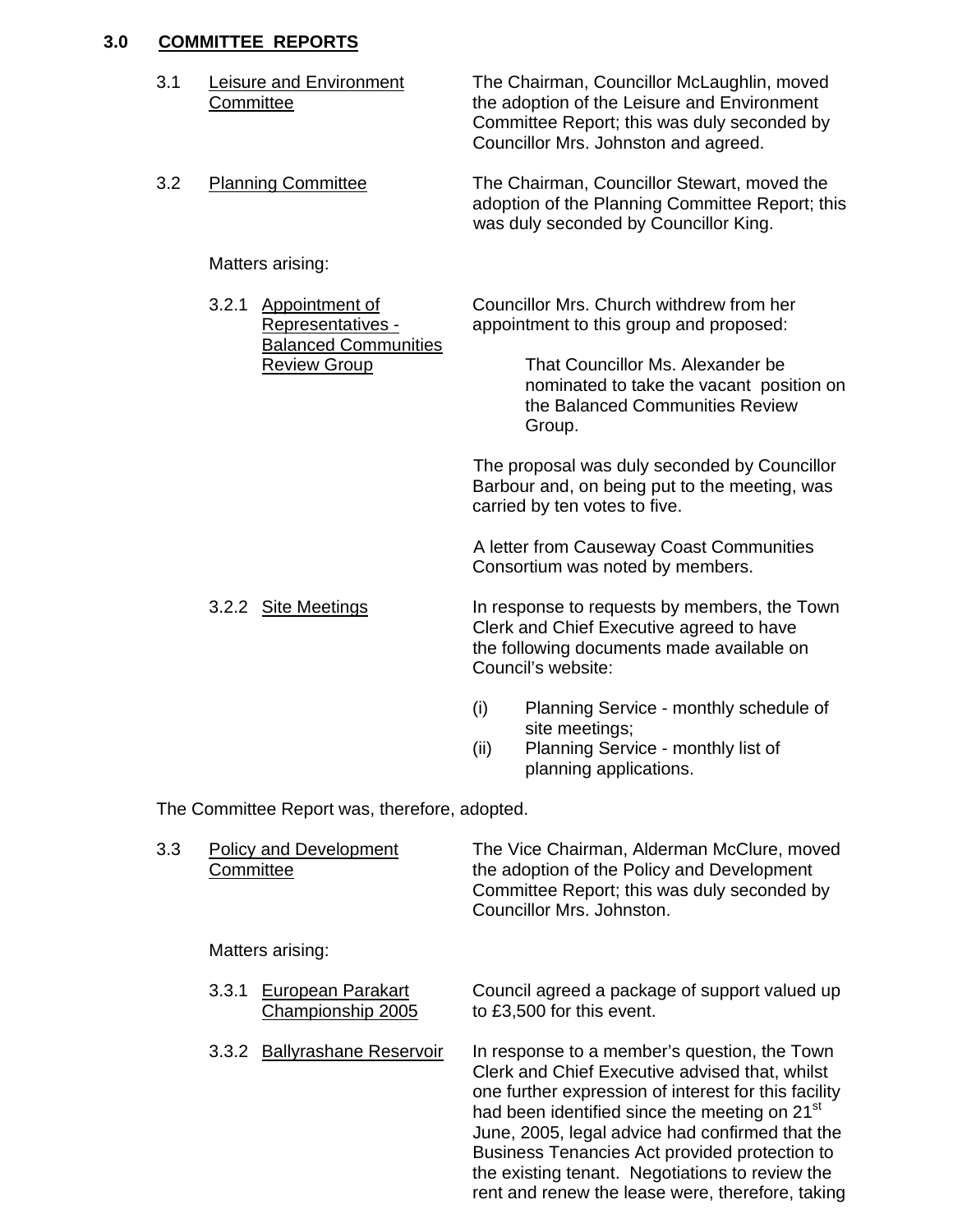place with Riverview Angling Club.

 3.3.3 Accounts A proposal put forward by Councillor Dallat for Council to consider the introduction of a compulsory code of conduct for Councillors as part of its corporate governance review was withdrawn on advice from the Town Clerk and Chief Executive. The Department had already begun work on a mandatory code of conduct, with a task force due to report to Ministers in January 2006.

The Committee Report was, therefore, adopted.

#### **4.0 NORTHERN IRELAND HOUSING EXECUTIVE - COLERAINE DISTRICT HOUSING PLAN**

The Mayor welcomed Mr. F. O'Connor, Area Manager (North East) and Mr. G. McCloskey, District Manager from Northern Ireland Housing Executive who were in attendance to present the Coleraine District Housing Plan (previously supplied).

The representatives outlined developments within the plan, in particular:

- (i) Increase in house prices in the Coleraine borough
- (ii) Growth of private landlord housing provision
- (iii) Addressing homelessness
- (iv) Grant schemes and co-ownership
- (v) Houses in Multiple Occupation (HMOs) statutory registration scheme
- (vi) Waiting lists
- (vii) Proposed spending on repairs for housing stock for the current year
- (viii) Problem behaviour
- (ix) Demolition of houses
- (x) Measures of latent need
- (xi) Housing of sex offenders

A full discussion ensued during which Messrs. O'Connor and McCloskey answered members' queries on various issues and noted comments.

The Mayor then thanked the representatives for their detailed presentation, following which they withdrew.

# **5.0 CONSULTATION DOCUMENTS**

The following consultation papers had been received and were available for members who wished to consider making a response:

(i) Department of Health, Social Services and Public Safety - Consultation on Quality Standards for Health and Social Care

Comments due by:  $4<sup>th</sup>$  July, 2005

(ii) Department of the Environment - Public Consultation on the Regulation of Taxis and Private Hire Vehicles - Extension of Consultation Period

Comments due by:  $29<sup>th</sup>$  July, 2005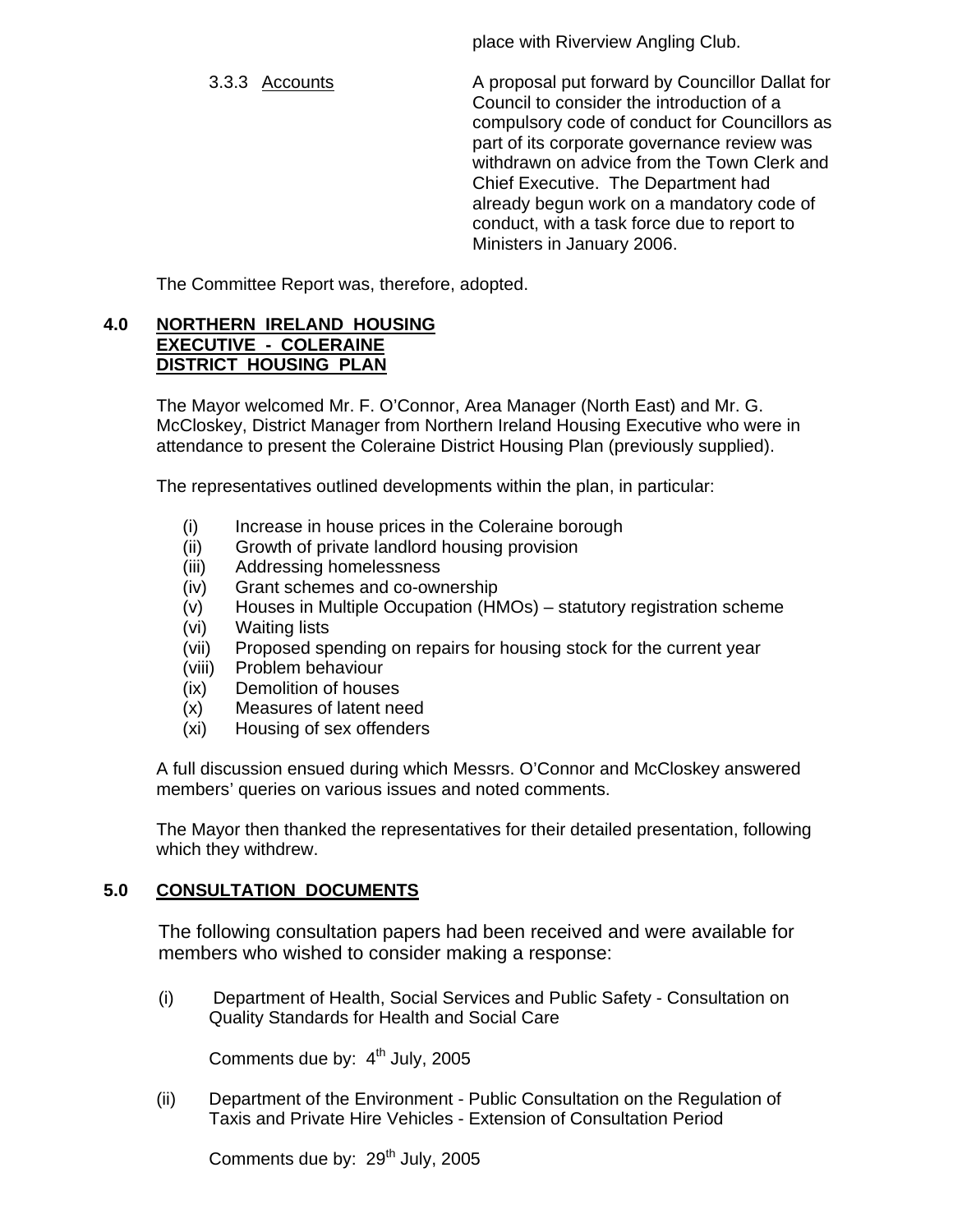(iii) The Review of Mental Health and Learning Disability (N.I.) Team - Alcohol and Substance Misuse Consultation Report

Comments due by:  $29<sup>th</sup>$  July, 2005

It was agreed that this item would be tabled for discussion by Council at its meeting on  $26<sup>th</sup>$  July, 2005. An extension to the due submission date would be sought in the meantime.

# **6.0 DEPARTMENT OF EDUCATION**

 Read letter (previously supplied) thanking Council for its support for the UNISON campaign concerning the school meals service and advising that additional funding to improve the nutritional value of school meals was to be made available by the Minister with responsibility for Education, Mr. Barry Gardiner.

Noted.

# **7.0 CITIZENS ADVICE BUREAU (CAB)**

Read letter inviting members to an information session on the work of CAB and a viewing of the electronic case and information systems.

The session would take place on Friday,  $8<sup>th</sup>$  July, 2005 at the Bureau commencing at 4.00 pm.

#### **8.0 DOCUMENTS TABLED**

- (i) Criminal Justice System Northern Ireland Annual Report 2004/2005
- (ii) Environment and Heritage Service Schedule of Historic Monuments of Northern Ireland
- (iii) Department of Health, Social Services and Public Safety The Children (Leaving Care) Regulations (NI) 2005 and Guidance
- (iv) Health and Safety Executive for Northern Ireland (HSENI) Corporate Plan 2005 – 2008 and Operating Plan 2005 – 2006
- (v) The Review of Mental Health and Learning Disability (NI) Team 'A Strategic Framework for Adult Mental Health Services'

#### **8.0 COUNCIL NOMINATIONS TO LIMITED COMPANIES**

It was proposed by Councillor Dallat, seconded by Councillor Mrs. Fielding and agreed:

That this item be heard "In Committee" at the end of the meeting.

#### **9.0 DOCUMENTS FOR SEALING**

Resolved:

That the following documents be sealed:

Counterparts Council to:

1. Licences and Sand Dune Court Apartments, Portrush.